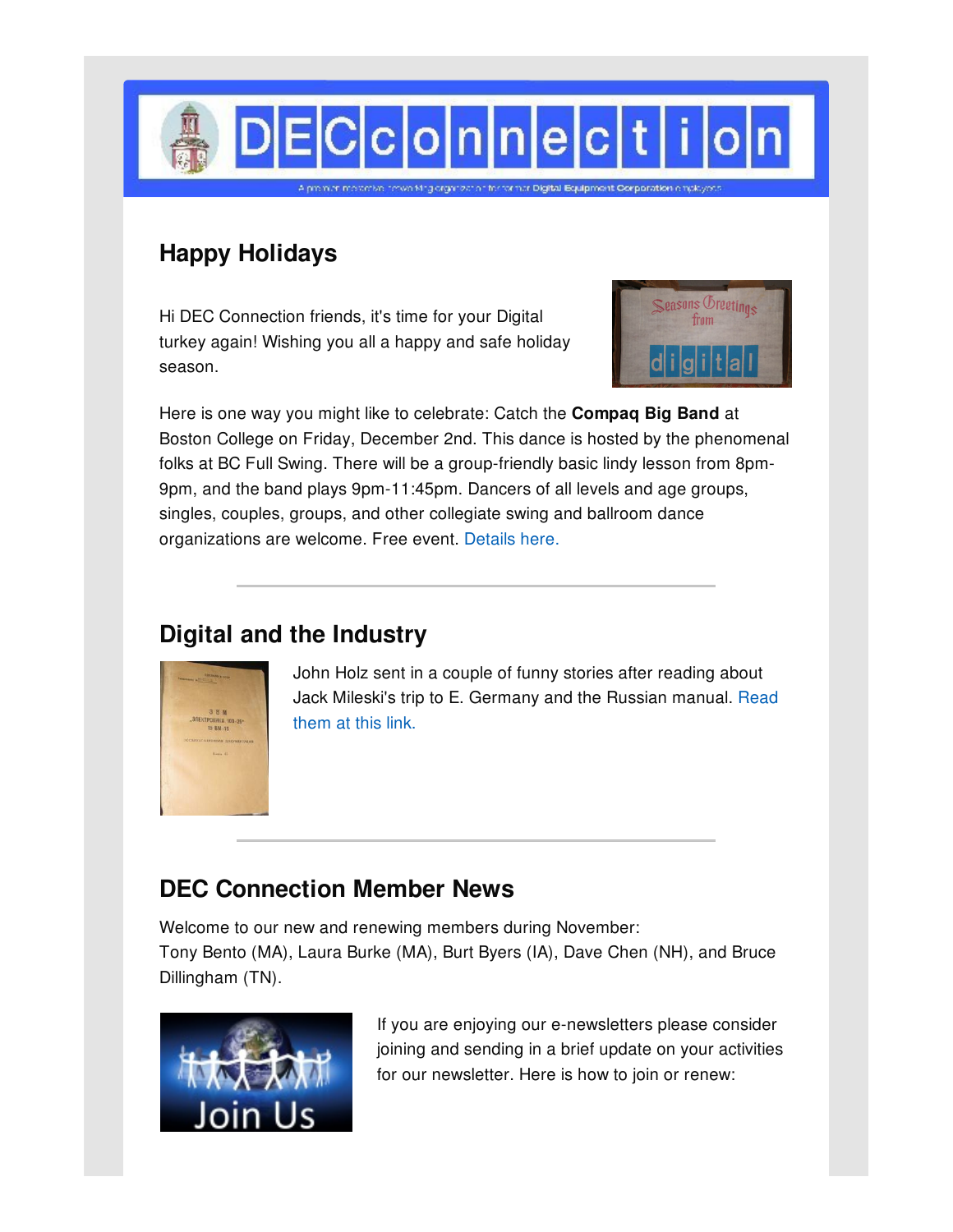#### **Membership Renewal Procedure**

• Click link to see if your membership is current in our [Member](http://www.decconnection.org/msclogin.php) Service Center and pay online with a credit card. If you have paid dues since 2010 you will be there use the email address we have on file - no leading or trailing spaces - email ava@decconnection.org for help.

• You can also join us (or renew) at Join the DEC [Connection](http://www.decconnection.org/join-online.htm) online!

• You can also send a personal check made out to The DEC Connection, c/o Bob Moore, 28 Fernglade Rd., Burlington MA 01803. \$10 for 1 year, \$25 for 3 years. • If you prefer to use your PayPal account directly (not via our website), use our payment address: registrations@decconnection.org - do NOT use any Board member's personal email address.

#### **DEC Connection Member NewsBytes**

Please send your update to: [ava@decconnection.org](http://www.decconnection.org/newsbytes.htm) See our NewsByte archive page.

Thanks to eagle-eyed **Jerry Bernath** (bernathbibi@gmail.com) for sharing this TIMELY advice for DEC SERP and retirees who have been moved to a more expensive Medicare supplement plan by HP - Jerry noticed some fine print explaining how to use the AON Retiree Health Exchange with a benefit of \$1080 to select an alternative supplement to the one HP moved him to. Check this out: you'd have til December 7 to implement a plan beginning Jan. 1, 2017 but if you don't finish you can still start Feb. 1. Thanks also to Nancy Kilty for providing 6 pages of this document now on our website at this link with further [instructions](http://www.decconnection.org/HP_2017_Retiree_Medical_Enrollment.pdf). And explaining that if you left the HP plan, unlike previously, you have an option to try this plan but can return to HP options next time. You can also go directly to AON Retiree Health Exchange for HP, 1-800-975-0355, or <http://retiree.aon.com/hewlettpackard>

#### **Sad News Department**

Sadly, we have some deaths of former Digital employees to report:

- Edna Mae McCumber, 72, Colorado Springs CO, 22 Nov 2016
- James Lee (Jim) Nicholson, 70, Bullhead City AZ, 7 Nov 2016
- Heinz Kunz, 75, Zurich, Switzerland, 26 Oct 2016
- Terry Retford, late Oct 2016 Details are on our [Memorial](http://www.decconnection.org/memorials.htm) Page.

### **Website [Features](http://www.decconnection.org) and Updates**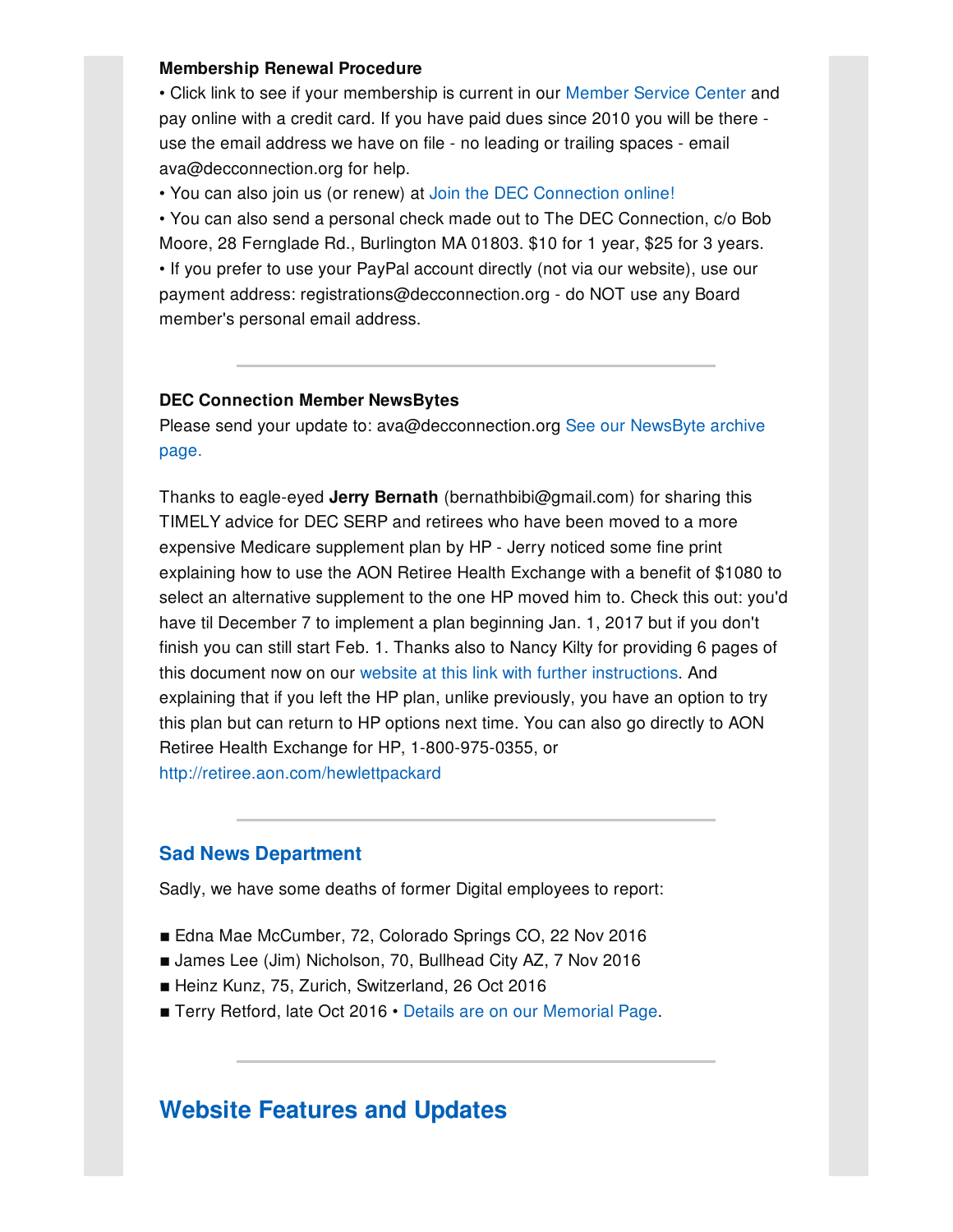#### ■ Where to Donate your Digital [Equipment](http://www.decconnection.org/DECdonations.htm) gear

■ The PBS video of the documentary about Ken and the history of DEC, **Digital\_Man/Digital\_World**, is available online (\$25+s/h) from the PBS store: http://www.shoppbs.org/product/index.jsp? productId=13315614 It's a wonderful hour-long nostalgia trip. Enjoy!



**For those who prefer to watch the free version on their computers**, the URL is: Link to Ken [Olsen/Digital](http://video.wfyi.org/video/2282149336/) Video

■ Use your [MEMBER](http://www.decconnection.org/msclogin.php) SERVICE CENTER! Use the gold Member Login button if you have paid dues since 2010. There are queries to find members in your area, and forms to submit to update your profile, send your news, DEC stories, and business listings for our public online yellow pages. You can check your dues status and renew your membership online. You can email a small photo for your profile, access or request membership in our LinkedIn Group, and send info for articles such as Featured Entrepreneur.

 $\blacksquare$  **[DEC Stories]** submitted by our members and readers - We are still collecting your unusual, humorous or just favorite DEC stories. Email them to webmaster@decconnection.org. [Click](http://www.decconnection.org/stories.htm) on this link.

▪ **Featured Member [Entrepreneur](http://www.decconnection.org/entrepreneur.htm)** - Email ava@decconnection.org with details -

2-3 paragraphs about your business and your photo.

**If you are a member you are entitled to join our [Linked In DECconnection** Group]. Request from LinkedIn to be added or email ava@decconnection.org.

**Hewlett-Packard Alumni Association info (membership not required)** Thanks to Curt Gowan for sharing all of this valuable advice.

\* US - Medicare webinar presentations and Q-and-A: Medicare is much more complex than one would think... and there can be some expensive surprises. Both speakers are very experienced, succinct, and practical.

#### <http://www.hpalumni.org/medicare>

- Part 1 -- Medicare Explained -- with Heads Up Warnings, by non-profit health insurance counselor Connie Corrales. - Part 2 -- Medicare for HP Retirees, by Aon Retiree Health Exchange analyst David Rew. - Part 3 -- Q and A.

\* HP stock and options issues: [http//www.hpalumni.org/stock](http://http//www.hpalumni.org/stock)

\* Leaving HP? Use the HP Alumni Association's "ASAP Checklist" immediately. It has advice on the many things you have to do before you lose access to HP's internal systems. Go to <http://www.hpalumni.org/asap>